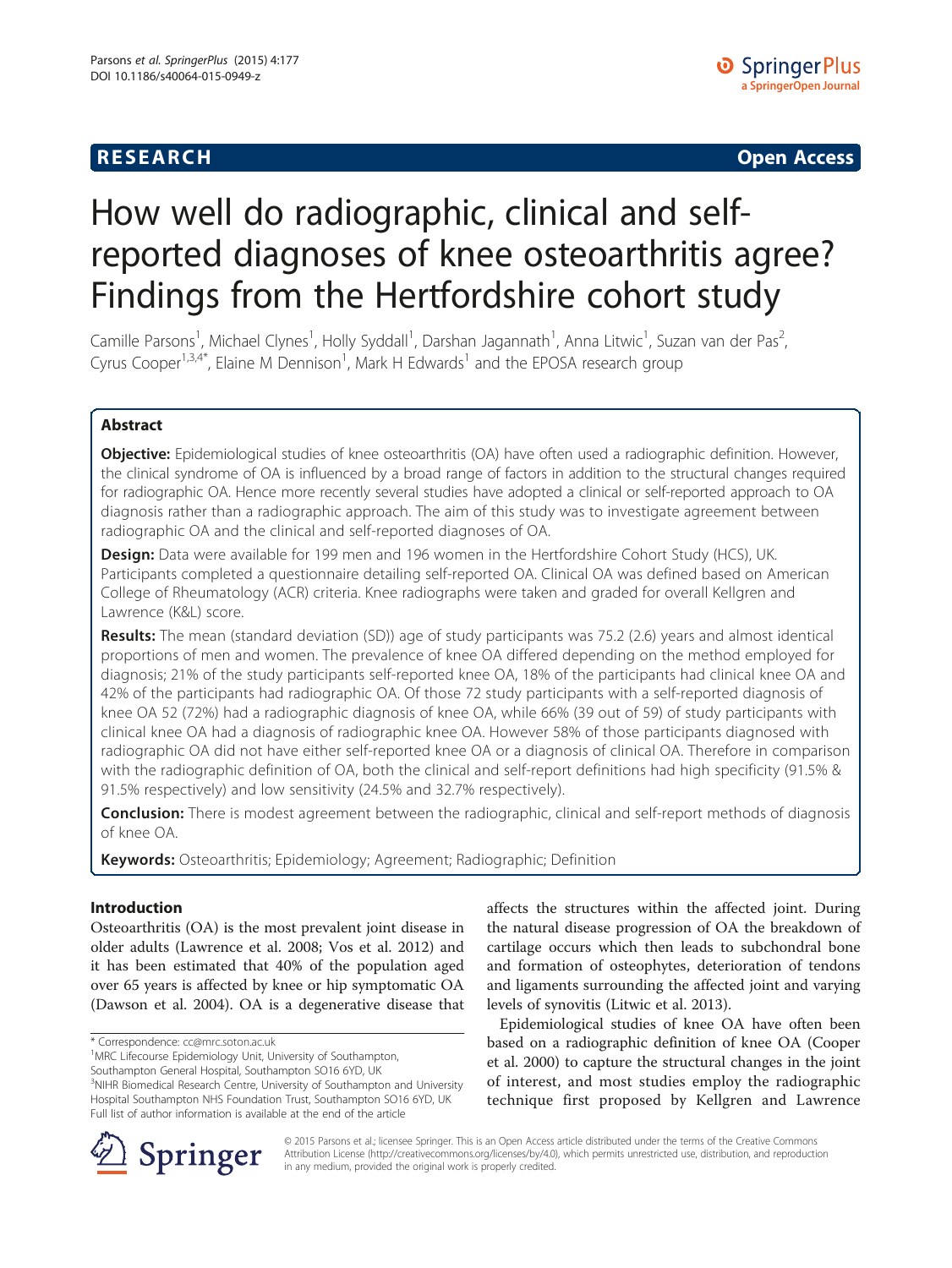([1957a\)](#page-4-0), which characterises knee OA into four grades (0, normal to 4, severe). Conventionally, an individual is classified as suffering from knee OA if their knee radiograph is scored as Kellgren and Lawrence grade 2 or above (Dennison and Cooper [2003\)](#page-4-0).

However a disadvantage of defining OA based on radiographic data alone is that the clinical syndrome of OA is influenced by a broad range of factors in addition to structural changes. For example, researchers have shown that joint pain in OA is heightened by co-morbid illness, muscle-strength, mood, cognition and disability (Issa and Sharma [2006](#page-4-0)). Hence a radiological approach may not accurately reflect the clinical burden of the condition.

An alternative approach to assessing the prevalence of OA is therefore to make a diagnosis based on clinical criteria. In the early 1990's the American Rheumatism Association (ACR) developed a definition of OA that is based on the clinical characteristics of individuals (Altman [1991\)](#page-4-0). The ACR's clinical approach to defining OA takes into account medical history, laboratory test results and physical examination to identify knee OA rather than using radiographic images to obtain a diagnosis.

Finally, in addition to radiographic or clinical definitions of knee OA, some epidemiological studies have implemented a self-reported, subjective, definition of knee OA (Thomas et al. [2014;](#page-4-0) Van der Pas et al. [2013\)](#page-4-0). In these instances, study participants have been asked to self-report whether they believe they have OA in the joint of interest, by being asked such questions as 'Do you have OA?' or 'Have you had any pain in your (joint region) over the last year?'

Little is known about the agreement between the radiographic, clinical and self-reported definitions of OA. Therefore the aim of this study was to investigate the agreement between radiographic OA and the clinical and self-reported diagnoses of OA among community dwelling older men and women who participated in the Hertfordshire Cohort Study (HCS), UK.

# Methods

# Study design

The study sample comprised men and women who participated in the UK component of the European Project on Osteoarthritis (EPOSA) and, who originally participated in the HCS; the EPOSA and HCS studies have been described in detail previously (Van der Pas et al. [2013;](#page-4-0) Syddall et al. [2005\)](#page-4-0). In brief, HCS is a large, prospective, population-based study of the lifecourse origins of adult disease among men and women born in Hertfordshire between 1931 and 1939 and still living in the county between 1998 and 2004. A total of 592 HCS participants were eligible to participate in EPOSA, of whom 444 (75%) provided written informed consent to participate in the study. EPOSA participants were visited at home by a trained research nurse, who adminis-

tered a questionnaire which incorporated the Western Ontario and McMaster Universities Osteoarthritis Index (WOMAC) – a 24-item questionnaire with 3 subscales measuring pain, stiffness and physical function (Bellamy et al. [1988](#page-4-0)).

Study participants were asked "Do you have osteoarthritis?" and if the response was "yes" the joint affected by OA was ascertained, with the focus of this study being knee OA.

During the EPOSA home visit a clinical examination of OA was also conducted. The ACR classification was used to identify clinical OA among the EPOSA participants (Altman [1991\)](#page-4-0). In brief, a clinical diagnosis of knee OA was made if a study participant reported pain in the knee (as evaluated by the WOMAC pain subscale), plus any 3 of: age over 50 years; morning stiffness in the knee lasting <30 minutes (evaluated by the WOMAC stiffness subscale); crepitus on active motion in at least one side; bony tenderness; bony enlargement or no palpable warmth of synovium.

Anterio-patellofemoral (AP) and lateral knee x-rays were taken of both knees at a local hospital after the home visit and the knee joints were graded based on the Kellgren and Lawrence (K&L) score (Kellgren and Lawrence [1957a\)](#page-4-0). The K&L grading system is briefly described as follows: grade 1: unlikely narrowing of the joint space and possible osteophytes on the radiograph; grade 2: small osteophytes and possible narrowing of the joint space; grade 3: Multiple, moderately sized osteophytes, definite joint space narrowing, some sclerotic areas and possible deformation of bone ends; grade 4: Multiple large osteophytes, severe joint space narrowing, marked sclerosis and definite bony end deformity (Kellgren and Lawrence [1957b](#page-4-0)). The knee with the worst (highest) K&L grade was used in the study and individuals with a tiobiofemoral joint score of 2 or more were classified as having radiographic OA.

### Statistical analysis

Characteristics of study participants were described using means and standard deviations (SD) for continuous variables and frequencies and percentages for binary and categorical variables. Gender differences were analysed using the t-test for continuous variables and either chi-squared or Fisher's exact tests for categorical variables.

To assess the strength of agreement between the radiographic and clinical definitions of OA, and between radiographic and self-reported definitions of OA, sensitivity, specificity and relative risk statistics were calculated. This approach regards a radiographic diagnosis of OA as the 'gold standard'. Sensitivity is the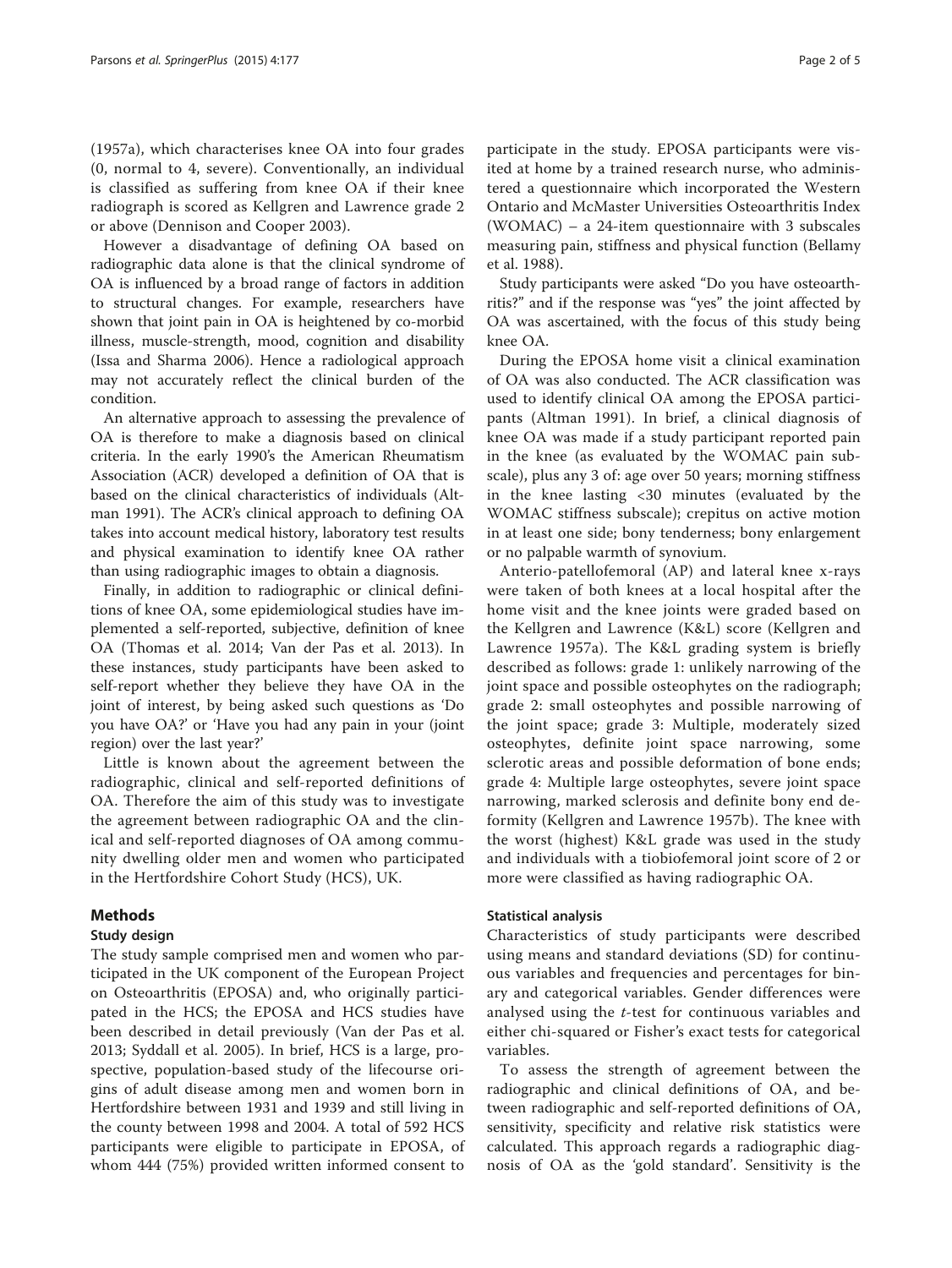proportion of those with radiographic diagnosis of OA who also have a positive OA diagnosis according to the alternative definition of interest (i.e. clinical or selfreported). Specificity is the proportion of those with a negative radiographic diagnosis of OA who also have a negative OA diagnosis according to the alternative definition of interest. Relative risk (RR) is the ratio of the risk of having an OA diagnosis according to the alternative definitions of interest in individuals with and without radiographic OA.

# Results

The characteristics of the 395 study participants who had diagnosis details captured for all three OA definitions are described in Table 1. The mean age of the study participants at EPOSA baseline questionnaire was 75.2 years (SD 2.6 years). Men were on average taller and heavier than women but had similar body mass index (BMI) and level of education. Men were more likely to report ever having smoked and currently consuming alcohol.

|  |  | <b>Table 1 Participant characteristics</b> |
|--|--|--------------------------------------------|
|--|--|--------------------------------------------|

|                                   | <b>Males</b><br>$(n = 199)$ |      | <b>Females</b><br>$(n = 196)$ |           | p-value <sup>2</sup> |
|-----------------------------------|-----------------------------|------|-------------------------------|-----------|----------------------|
|                                   |                             |      |                               |           |                      |
|                                   | Mean                        | SD   | Mean                          | <b>SD</b> |                      |
| Age (years)                       | 75.0                        | 2.5  | 75.2                          | 2.6       | 0.39                 |
| Height (cm)                       | 173.0                       | 6.5  | 158.9                         | 6.0       | < 0.001              |
| Weight (Kg) <sup>1</sup>          | 81.5                        | 1.1  | 73.7                          | 1.2       | < 0.001              |
| BMI $(kq/m2)1$                    | 27.1                        | 1.1  | 27.1                          | 1.2       | 0.26                 |
|                                   | N                           | %    | N                             | %         |                      |
| Smoker status                     |                             |      |                               |           |                      |
| Never smoked                      | 80                          | 40.2 | 125                           | 63.8      |                      |
| Current/Ex-smoker                 | 119                         | 59.8 | 71                            | 36.2      | < 0.001              |
| Consumes alcohol (yes)            | 187                         | 94.0 | 134                           | 68.4      | < 0.001              |
| Education                         |                             |      |                               |           |                      |
| Primary or less                   | 40                          | 20.1 | 38                            | 19.4      |                      |
| Secondary                         | 101                         | 50.8 | 84                            | 42.9      |                      |
| College and/or University         | 58                          | 29.1 | 74                            | 37.8      | 0.17                 |
| Kellgren and Lawrence scale score |                             |      |                               |           |                      |
| 0                                 | 56                          | 28.1 | 43                            | 21.9      |                      |
| 1                                 | 67                          | 33.7 | 70                            | 35.7      |                      |
| $\overline{2}$                    | 62                          | 31.2 | 70                            | 35.7      |                      |
| 3                                 | 12                          | 6.0  | 12                            | 6.1       |                      |
| $\overline{4}$                    | $\overline{2}$              | 1.0  | 1                             | 0.5       | 0.64                 |
| Radiographic OA (yes)             | 76                          | 38.2 | 83                            | 42.3      | 0.40                 |
| Clinical Knee OA (yes)            | 23                          | 11.6 | 36                            | 18.4      | 0.06                 |
| Self-reported knee OA (yes)       | 31                          | 15.6 | 41                            | 20.9      | 0.17                 |

<sup>1</sup>Geometric mean and SD.

<sup>2</sup>p-value for differences between genders.

Prevalence of knee OA differed greatly depending on the definition used to diagnose knee OA; 21% of women and 16% of men self-reported knee OA ( $p = 0.17$  for gender difference); 12% of men and 18% of women had a diagnosis of clinical knee OA ( $p = 0.06$  for gender difference), and 38% of men and 42% of women had a radiographic diagnosis of knee OA ( $p = 0.40$  for gender difference). Women were more likely to be diagnosed with knee OA than men according to the clinical or radiographic definitions but the proportions of men and women self-reporting knee OA were similar.

Figure [1](#page-3-0) demonstrates the overlap between the different definitions of OA. Of the 72 participants with self-reported knee OA, 52 (72.2%) also had radiographic knee OA. Of the 59 participants with clinical knee OA, 39 (66.1%) also had radiographic knee OA.

Table [2](#page-3-0) presents sensitivity, specificity, positive predictive values, negative predictive values and relative risk statistics for agreement between clinical knee OA and radiographic OA, and self-reported OA and radiographic knee OA. Both the clinical and self-report definitions can be considered very good at correctly identifying those without knee OA, since both have high specificity values of 91.5% and 91.5% respectively. Conversely both the clinical and self-report definitions have low sensitivity values, 24.5% and 32.7% respectively. Those with a diagnosis of clinical knee OA were 1.85 times as likely as those without clinical knee OA to have a diagnosis of radiographic knee OA, while those with a diagnosis of self-reported knee OA are over twice as likely to have radiographic knee OA than those without a selfreport diagnosis of knee OA.

#### **Discussion**

The aim of this study was to investigate levels of agreement between a radiographic diagnostic approach for knee OA and both clinical and self-reported diagnoses of knee OA. We found modest associations between radiographic knee OA and clinical knee OA (sensitivity and specificity of 24.5% and 91.5% respectively, RR of 1.85 (95% CI 1.47 – 2.33)) and between radiographic knee OA and self-reported knee OA (sensitivity and specificity of 32.7% and 91.5% respectively, RR of 2.18  $(1.77 - 2.69)$ .

In this study an overall definition of clinical OA was used to assess agreement with radiographic OA whereas previous studies have assessed the relationship between component parts of the clinical OA algorithm and radiographic OA (Claessens et al. [1990](#page-4-0); Felson et al. [1997\)](#page-4-0). Claeseens et al. at looked at 18 clinical components of clinical OA (including pain and swelling) in a population of 2865 individuals from the Netherlands. They found a significant association between 14 of the 18 clinical components and radiographic OA (all but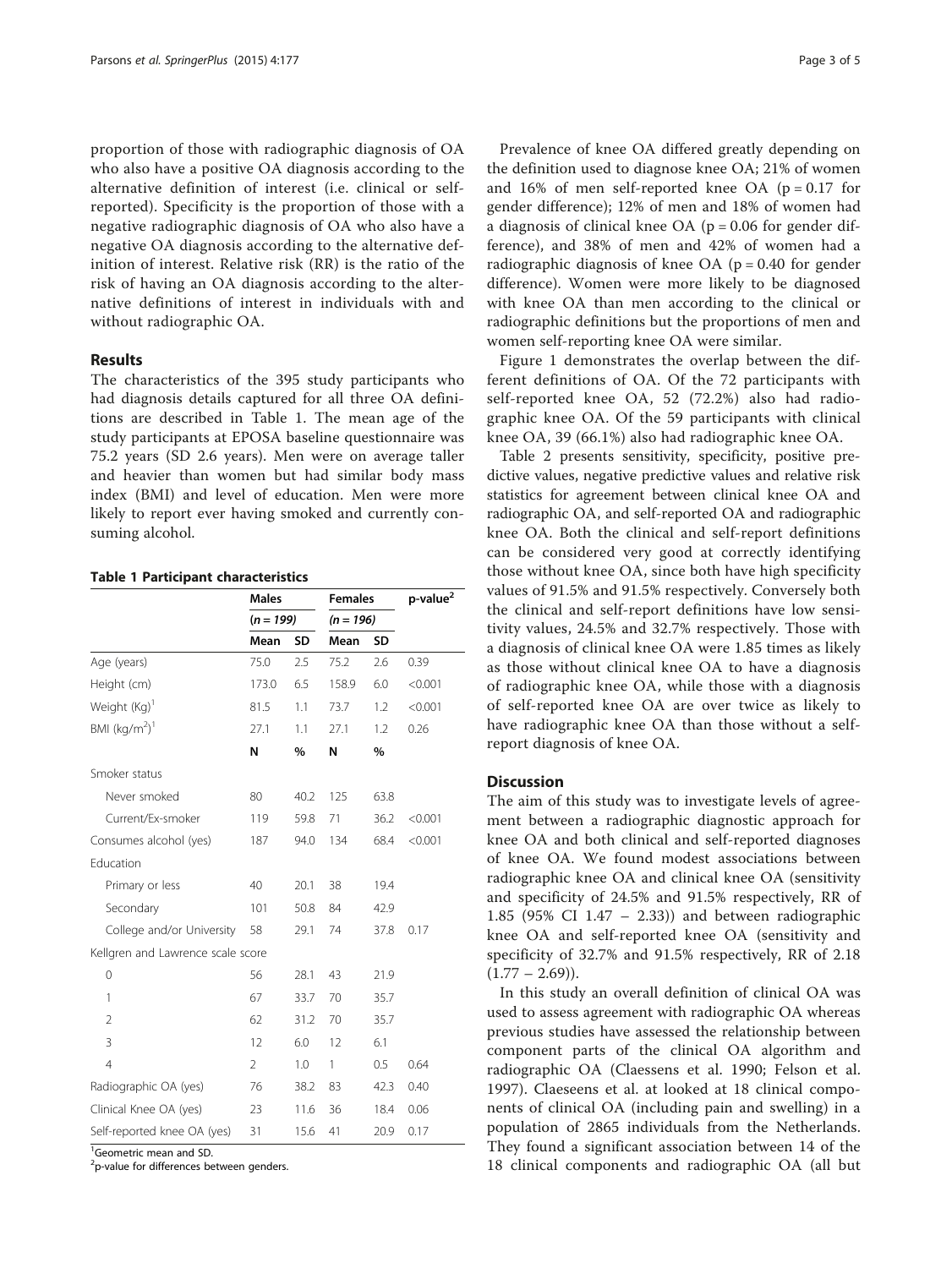<span id="page-3-0"></span>

Heberden's nodes, palpable knee effusion, pain in both hands, and latex fixation test) in the knee (Claessens et al. [1990](#page-4-0)). Ultimately Claeseens at al concluded that the strength of association with the component clinical findings was insufficient for any single clinical component finding to predict radiographic OA. Felson at al assessed the association between a clinical definition of OA and radiographic OA and found reasonable associations to exist (sensitivity of 53.8% and specificity of 77.9%) when considering clinical OA as the gold standard (Felson et al. [1997](#page-4-0)). Hence our findings based on a summary marker of clinical OA and using radiographic OA instead of clinical OA as the standard definition are broadly consistent with those of Claeseens et al. and Felson et al.

A substantial proportion of men and women in our EPOSA cohort were diagnosed with radiographic OA but did not have self-reported OA or a diagnosis of clinical OA (57.7%). This is consistent with previous studies that have shown radiographic knee OA correlates poorly with the physical symptoms of OA (Hannan et al. [2000](#page-4-0)). Thus, it can be argued that making a comparison between studies that have used the radiographic definition of OA alone with studies employing clinical or selfreported definitions of OA is problematic.

Moreover, in the clinical setting where the focus of intervention is the improvement of symptoms, the use of a self-reported or clinical definition of knee OA may be of more interest than a radiographic definition. Although a radiographic definition of knee OA may highlight structural changes within the knee, for example at an early stage of disease, if symptoms are yet to be experienced by the patient it is unlikely that knee OA identified only through radiographs has yet affected a patient's physical functioning and quality of life. Other factors such as inflammatory mediators and markers of cartilage degradation can be considered as part of diagnostic tools for knee OA in research, however these are seldom used in clinical practice, and therefore have not be considered in the current study.

This study has some limitations. First, a 'healthy' responder bias is unsurprisingly evident within the Hertfordshire Cohort Study of which EPOSA is a subset cohort (Breslow and Day [1987](#page-4-0)). However, the cohort has been shown to be broadly comparable with participants in the nationally representative Health Survey for

|  |  |  | Table 2 Agreement between radiographic and clinical knee OA, and radiographic and self-reported knee OA |
|--|--|--|---------------------------------------------------------------------------------------------------------|
|--|--|--|---------------------------------------------------------------------------------------------------------|

|                           | <b>Clinical knee OA</b> |             | Self-reported OA    |             |
|---------------------------|-------------------------|-------------|---------------------|-------------|
|                           | OA positive             | OA negative | OA positive         | OA negative |
| Radiographic OA           |                         |             |                     |             |
| <b>OA Positive</b>        | 39                      | 120         | 52                  | 107         |
| OA Negative               | 20                      | 216         | 20                  | 216         |
| Sensitivity               | 24.5%                   |             | 32.7%               |             |
| Specificity               | 91.5%                   |             | 91.5%               |             |
| Positive Predictive Value | 66.1%                   |             | 72.2%               |             |
| Negative Predictive Value | 64.3%                   |             | 66.9%               |             |
| Relative Risk (95% CI)    | $1.85(1.47 - 2.33)$     |             | $2.18(1.77 - 2.69)$ |             |